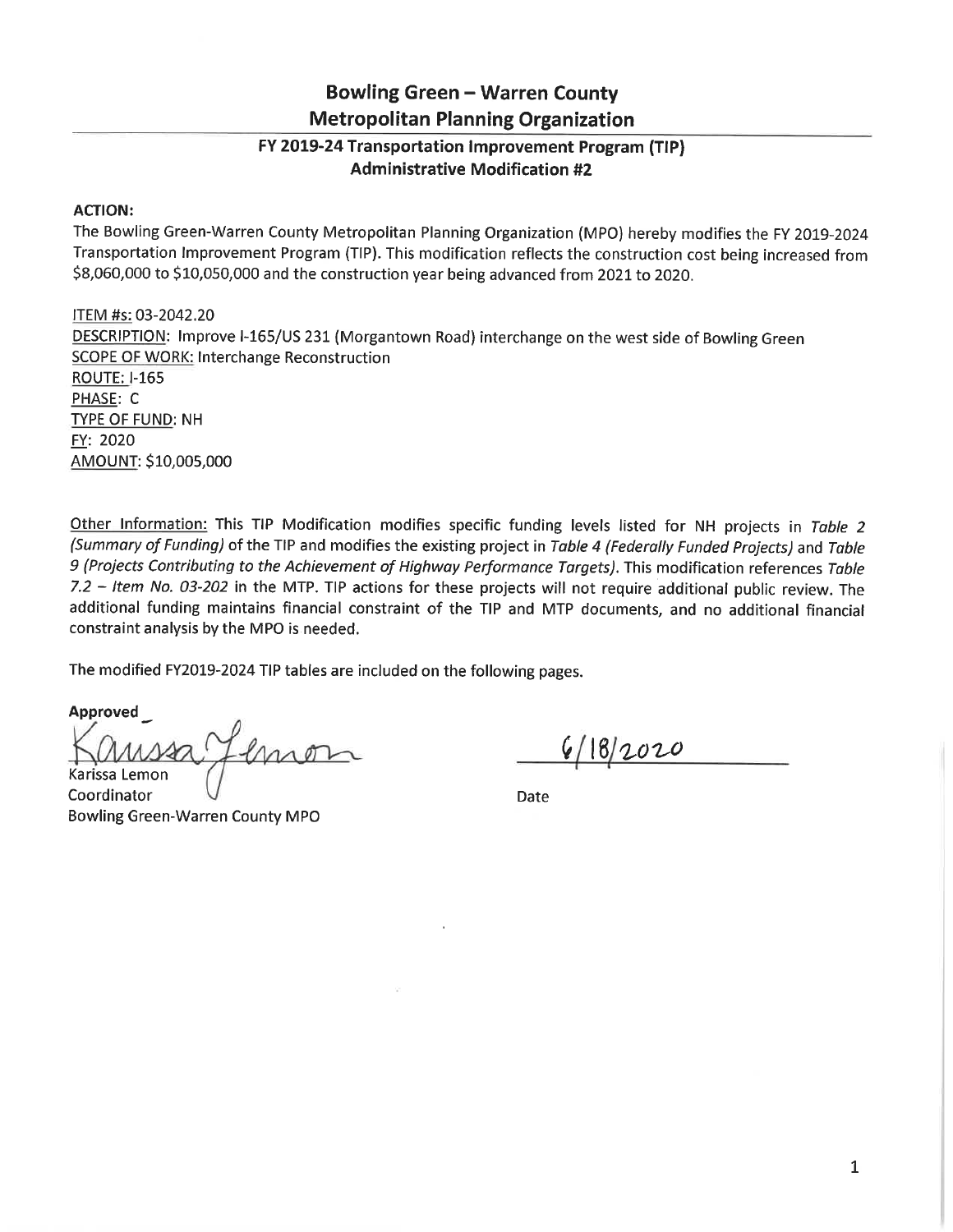| TABLE 2   SUMMARY OF HIGHWAY FUNDING TYPES |                  |           |                     |             |           |            |            |            |           |              |               |
|--------------------------------------------|------------------|-----------|---------------------|-------------|-----------|------------|------------|------------|-----------|--------------|---------------|
|                                            |                  |           | <b>FUNDING TYPE</b> |             |           |            |            |            |           |              |               |
| <b>FISCAL YEAR</b>                         |                  | <b>NH</b> |                     | <b>HSIP</b> |           | <b>STP</b> |            | <b>TAP</b> |           | <b>TOTAL</b> |               |
| 2019                                       | <b>Est. Cost</b> | \$        | 800,000             | \$          | 590,000   | \$         | 8,760,000  | \$         | 2,158,924 | \$           | 12,308,924    |
|                                            | Revenue          | \$        | 800,000             | \$          | 590,000   | \$         | 8,760,000  | \$         | 2,158,924 | \$           | 12,308,924    |
| 2020                                       | <b>Est. Cost</b> | \$        | 13,915,000          | \$          | 1,140,000 | \$         | 28,330,000 |            |           | \$           | 43,385,000    |
|                                            | Revenue          | \$        | 13,915,000          | \$          | 1,140,000 | \$         | 28,330,000 |            |           | \$           | 43,385,000    |
| 2021                                       | <b>Est. Cost</b> | \$        | 17,100,000          | \$          | 1,250,000 | \$         | 5,950,000  |            |           | \$           | 24,300,000    |
|                                            | Revenue          | \$        | 17,100,000          | \$          | 1,250,000 | \$         | 5,950,000  |            |           | \$           | 24,300,000    |
| 2022                                       | <b>Est. Cost</b> | \$        | 25,290,000          |             |           | \$         | 4,560,000  |            |           | \$           | 29,850,000    |
|                                            | Revenue          | \$        | 25,290,000          |             |           | \$         | 4,560,000  |            |           | \$           | 29,850,000    |
| 2023                                       | <b>Est. Cost</b> | \$        | 14,850,000          |             |           |            |            |            |           | \$           | 14,850,000    |
|                                            | Revenue          | \$        | 14,850,000          |             |           |            |            |            |           | \$           | 14,850,000    |
| 2024                                       | <b>Est. Cost</b> |           |                     |             |           | \$         | 440,000    |            |           | \$           | 440,000       |
|                                            | Revenue          |           |                     |             |           | \$         | 440,000    |            |           | \$           | 440,000       |
| <b>TOTAL</b>                               | <b>Est. Cost</b> | \$        | 71,955,000          | \$          | 2,980,000 | \$         | 48,040,000 | \$         | 2,158,924 | \$.          | 125, 133, 924 |
|                                            | Revenue          | \$        | 71,955,000          | \$          | 2,980,000 | \$         | 48,040,000 | \$         | 2,158,924 | \$.          | 125, 133, 924 |

| TABLE 4   FEDERALLY FUNDED TRANSPORTATION PROJECTS |              |               |                                                                                                                                                               |                  |             |              |                                   |  |  |
|----------------------------------------------------|--------------|---------------|---------------------------------------------------------------------------------------------------------------------------------------------------------------|------------------|-------------|--------------|-----------------------------------|--|--|
| <b>KYTC ID</b>                                     | <b>ROUTE</b> | <b>LENGTH</b> | <b>PROJECT DESCRIPTION</b>                                                                                                                                    | <b>FUND TYPE</b> | <b>YEAR</b> | <b>PHASE</b> | <b>TOTAL PHASE</b><br><b>COST</b> |  |  |
| $3 - 2042.20$                                      | $1 - 165$    | 0.20          | I-65 spur corridor: Improve the Natcher Parkway/US-231<br>interchange (Exit 9) on the west side of Bowling Green. (See<br>3-202 for Design) MP 9.400 to 9.600 | <b>NH</b>        | 2020        |              | 10,005,000                        |  |  |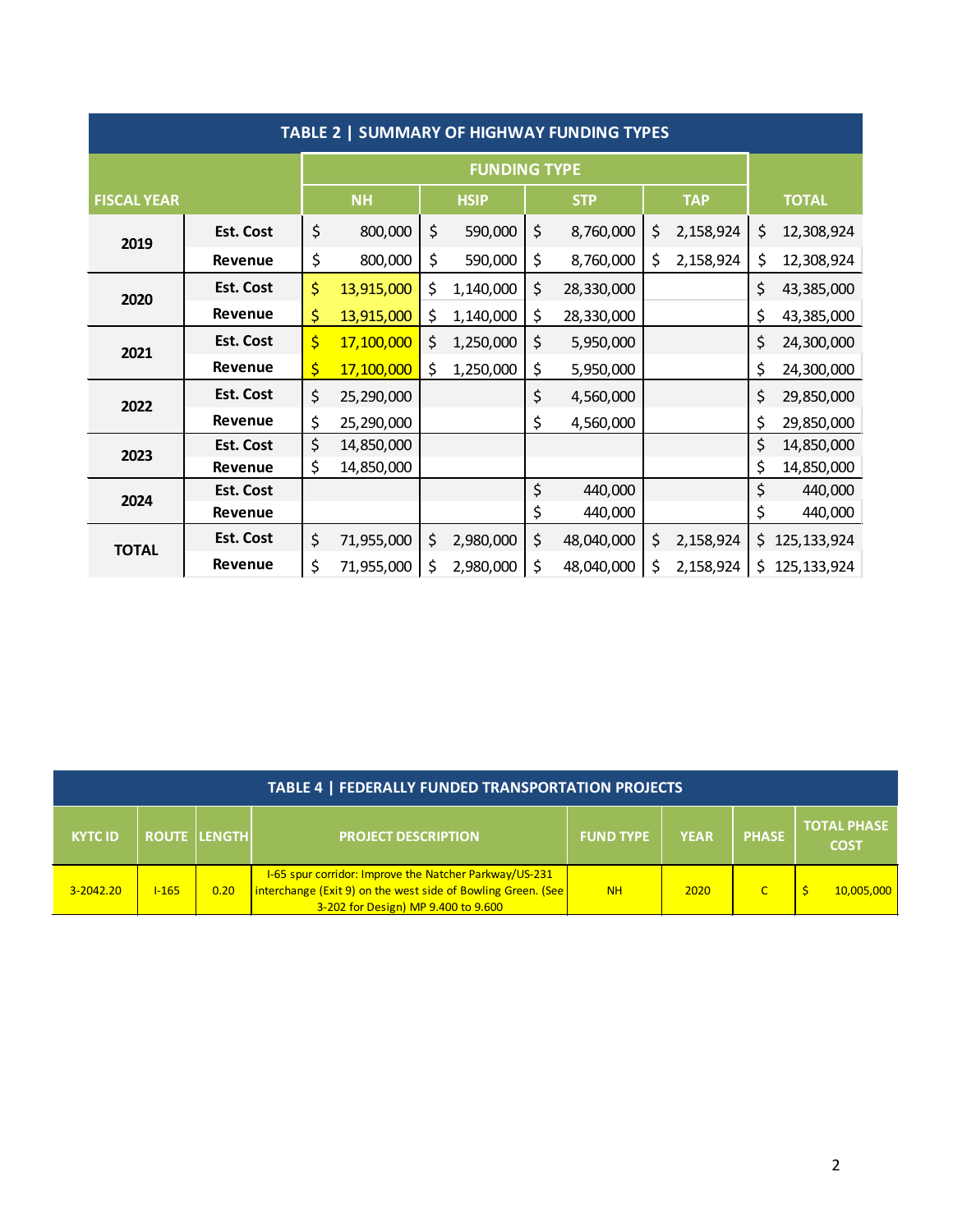| <b>Federally Funded Transportation Projects</b>   |              |                |                |                                                                                                                                                            |                |                |                |               |                  |  |  |  |
|---------------------------------------------------|--------------|----------------|----------------|------------------------------------------------------------------------------------------------------------------------------------------------------------|----------------|----------------|----------------|---------------|------------------|--|--|--|
| Bowling Green-Warren County MPO TIP (FY2019-2024) |              |                |                |                                                                                                                                                            |                |                |                |               |                  |  |  |  |
| <b>KYTC ID</b>                                    | <b>Route</b> | Length         |                | <b>Project Description</b>                                                                                                                                 |                |                |                |               |                  |  |  |  |
| 3-2042.20                                         | $1 - 165$    | 0.20           |                | I-65 spur corridor: Improve the Natcher Parkway/US-231 interchange (Exit 9) on the west side<br>of Bowling Green. (See 3-202 for Design) MP 9.400 to 9.600 |                |                |                |               |                  |  |  |  |
| <b>Fund Type Phase</b>                            |              | <b>FY 2019</b> | <b>FY 2020</b> | <b>FY 2021</b>                                                                                                                                             | <b>FY 2022</b> | <b>FY 2023</b> | <b>FY 2024</b> | <b>Future</b> | Total Funding    |  |  |  |
| <b>NH</b>                                         | J            |                | \$10,005,000   |                                                                                                                                                            |                |                |                |               | 10,005,000<br>S. |  |  |  |
| <b>TOTAL</b>                                      |              |                |                |                                                                                                                                                            |                |                |                |               | \$10,005,000     |  |  |  |